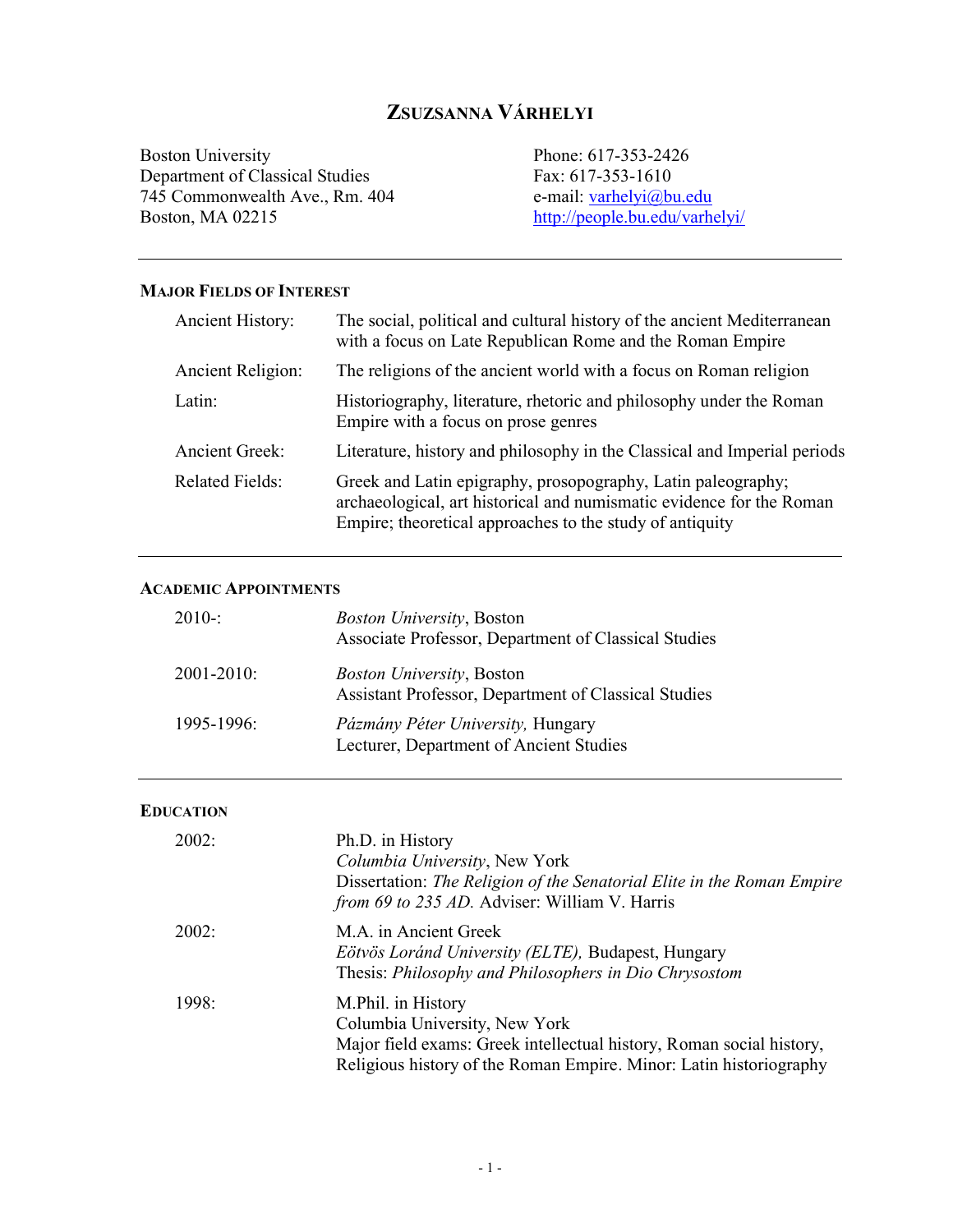| <b>EDUCATION (CTD.)</b> |                                                                                                                                                                                                                               |
|-------------------------|-------------------------------------------------------------------------------------------------------------------------------------------------------------------------------------------------------------------------------|
| 1996:                   | M.A. in English Language and Literature<br>Eötvös Loránd University (ELTE), Budapest, Hungary<br>Thesis: The Joyce Experience Today: Postmodern Readings of Ulysses                                                           |
| 1995:                   | M.A. in History, summa cum laude<br>Eötvös Loránd University (ELTE), Budapest, Hungary<br>Honors Thesis: The Written Word in Archaic Attica [In Hungary, grant<br>of masters degree implies fulfillment of B.A. requirements] |
| <b>MONOGRAPHS</b>       |                                                                                                                                                                                                                               |
| Planned:                | The Trauma of War in the Ancient and Modern Worlds (Proposal is<br>being prepared for the Classical Inter/faces series of Duckworth)                                                                                          |
| In progress:            | The Others of the Self: Communities of Belonging in Imperial Rome<br>(Proposal with Cambridge University Press)                                                                                                               |
| 2010:                   | The Religion of Senators in the Roman Empire: Power and the Beyond<br>(Cambridge University Press)                                                                                                                            |
| <b>EDITED VOLUMES</b>   |                                                                                                                                                                                                                               |
| 2011:                   | With co-editor J. Knust, Sacrifice in the Ancient Mediterranean.<br>Images, Acts, Meanings. Oxford University Press: Oxford.                                                                                                  |
| 2005:                   | With co-editor J.-J. Aubert, A Tall Order: Writing the Social History of<br>the Ancient World. Essays in Honor of William V. Harris. Beiträge zur<br>Altertumskunde. Saur, Munich.                                            |
| <b>ARTICLES</b>         |                                                                                                                                                                                                                               |
| In progress:            | "The politics of the personal: negotiating 'family values' in imperial<br>Greece and Asia Minor."                                                                                                                             |
|                         | "New ostraca from Gigthi," with R. Ast and R.S. Bagnall.                                                                                                                                                                      |
|                         | "God(s) and (wo)men," Blackwell Companion to the Archaeology of<br>Religion in the Ancient World. Edited by J. Rüpke.                                                                                                         |
| Forthcoming:            | "Health-care and self-care: religious aspects of health and illness among<br>the imperial elite," in: Religious Dimensions of the Self in the Second<br>Century CE. Edited by J. Rüpke and G. Woolf.                          |
|                         | "Les ostraca de l'Antiquité tardive de l'Afrique du Nord: contextes<br>d'interprétation," Africa                                                                                                                              |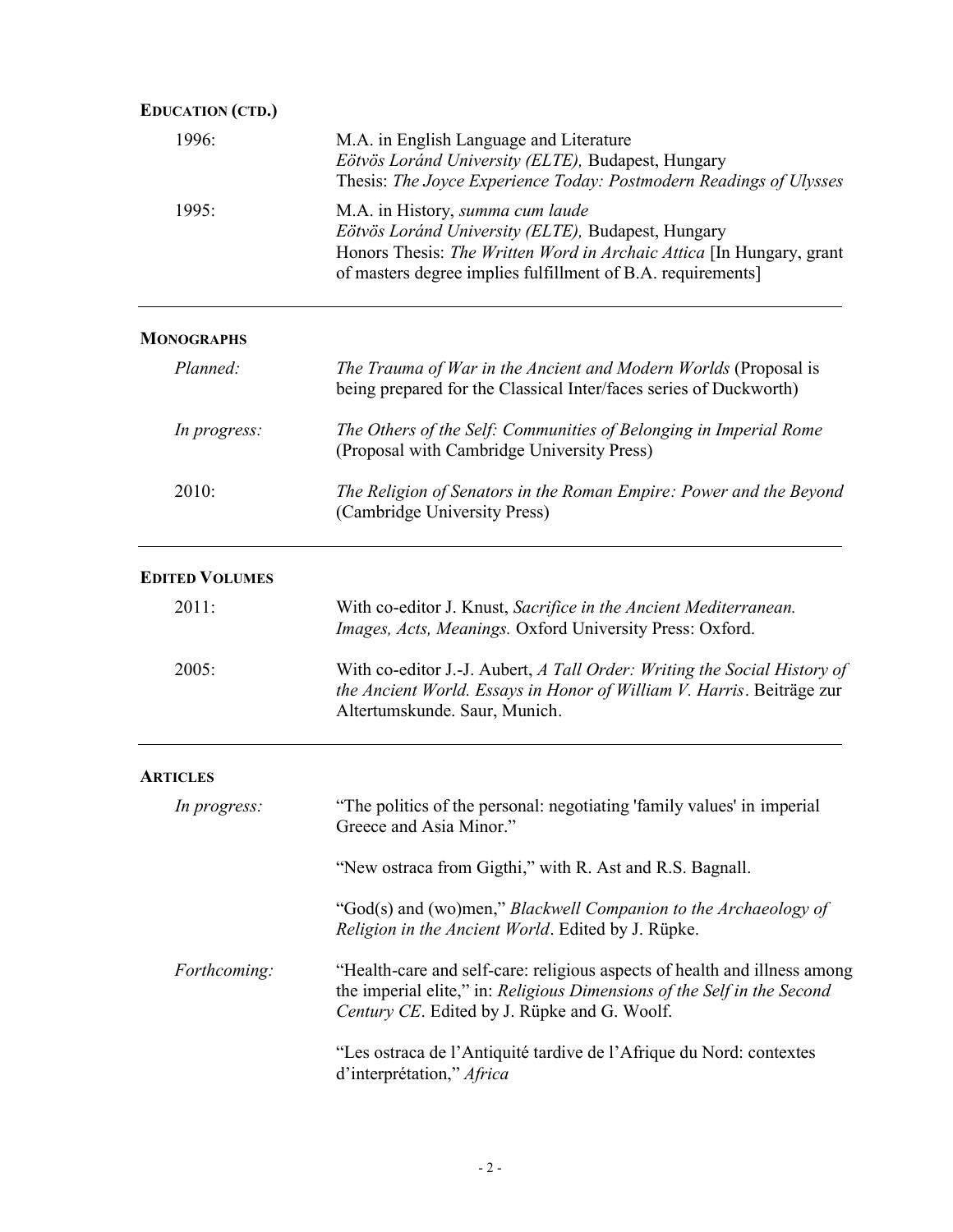| <b>ARTICLES (CTD.)</b> |                                                                                                                                                                                                                                                                                             |
|------------------------|---------------------------------------------------------------------------------------------------------------------------------------------------------------------------------------------------------------------------------------------------------------------------------------------|
| 2012:                  | "To forgive is divine:' gods as models and guides of forgiveness in<br>early imperial Rome," in C. Griswold, D. Konstan (eds.) Ancient<br>Forgiveness. Cambridge University Press, Cambridge, 115-133.                                                                                      |
| 2011:                  | "Political murder and sacrifice: from republic to empire," in J.W.<br>Knust, Zs. Várhelyi (eds.), Sacrifice in the Ancient Mediterranean.<br>Images, Acts, Meanings. Oxford University Press, Oxford, 125-141.                                                                              |
| 2010:                  | "Continuities in late antique literacy: the evidence from North Africa<br>and Gaul," Acta Classica Univ. Scient. Debrecen. 46, 179-188.                                                                                                                                                     |
| 2009:                  | With R.S. Bagnall, "Sites, stratigraphy and materials: ostraka," in:<br>A. Drine, E. Fentress, R. Holod (eds.), Studies on Jerba. JRA<br>Supplement, Portsmouth, 330-340.                                                                                                                   |
| 2008:                  | "Finding a place for religion in Roman historiography: between the<br>Scylla of the Roman Empire and the Charybdis of Late Antiquity," G.<br>Németh (ed.), Kalendae. Studia sollemnia in memoriam I. Sarkady<br>(Hungarian Polis Studies 16.) Debrecen, 337-344.                            |
| 2007:                  | "The specters of Roman imperialism: the live burials of Gauls and<br>Greeks in Rome," Classical Antiquity 26, 277-304.                                                                                                                                                                      |
|                        | "Salus senatorum: pro salute inscriptions in the Roman Empire," in:<br>Actes du XIIe Congrès International d'Épigraphie, ed. X.E. Corbalan                                                                                                                                                  |
| 2006:                  | "Social history and archaeology: opportunities and problems," in: C.<br>Mattusch, A. Donohue, A. Brauer (eds.), Common Ground:<br>Archaeology, Art, Science and the Humanities: the Proceedings of the<br>XVIth International Congress of Classical Archaeology. Oxbow,<br>Oxford, 312-314. |
| 2005:                  | "A sense of change and the historiography of the turn from Republic to<br>Empire," in: J.-J. Aubert, Zs. Várhelyi (eds.), A Tall Order, Saur,<br>Munich. 357-375.                                                                                                                           |
| 2001:                  | "Magic, religion and syncretism at the oracle of Claros," in: S.<br>Asirvatham, C. Pache, J. Watrous (eds.), Between Magic and Religion.<br>Rowman and Littlefield, Lanham, MD, 11-29.                                                                                                      |
| 2000:                  | "Jews in civic life under the Roman Empire," Acta Ant. Hung. 40, 471-<br>478.                                                                                                                                                                                                               |
| 1998:                  | "What is the evidence for the survival of Punic culture in Roman North<br>Africa?," Acta Ant. Hung. 38, 387-399.                                                                                                                                                                            |
| 1997:                  | "The religion of the 'other:' the religion of the Egyptians in the Greek<br>Novel," in: Z. Nemes, Gy. Németh (eds.), Heorte. Studia in honorem J.<br>Sarkady. (Hungarian Polis Studies 2.) Debrecen, 89-113.                                                                                |
| 1996:                  | "The written word in Archaic Attica," Klio 78, 28-52.                                                                                                                                                                                                                                       |
| 1996:                  | "Menos stalas: görög írásbeliség a korabeli feliratok tükrében" [Greek<br>literacy in the mirror of contemporary inscriptions], Antik Tanulmányok<br>40, 1-9. (in Hungarian)                                                                                                                |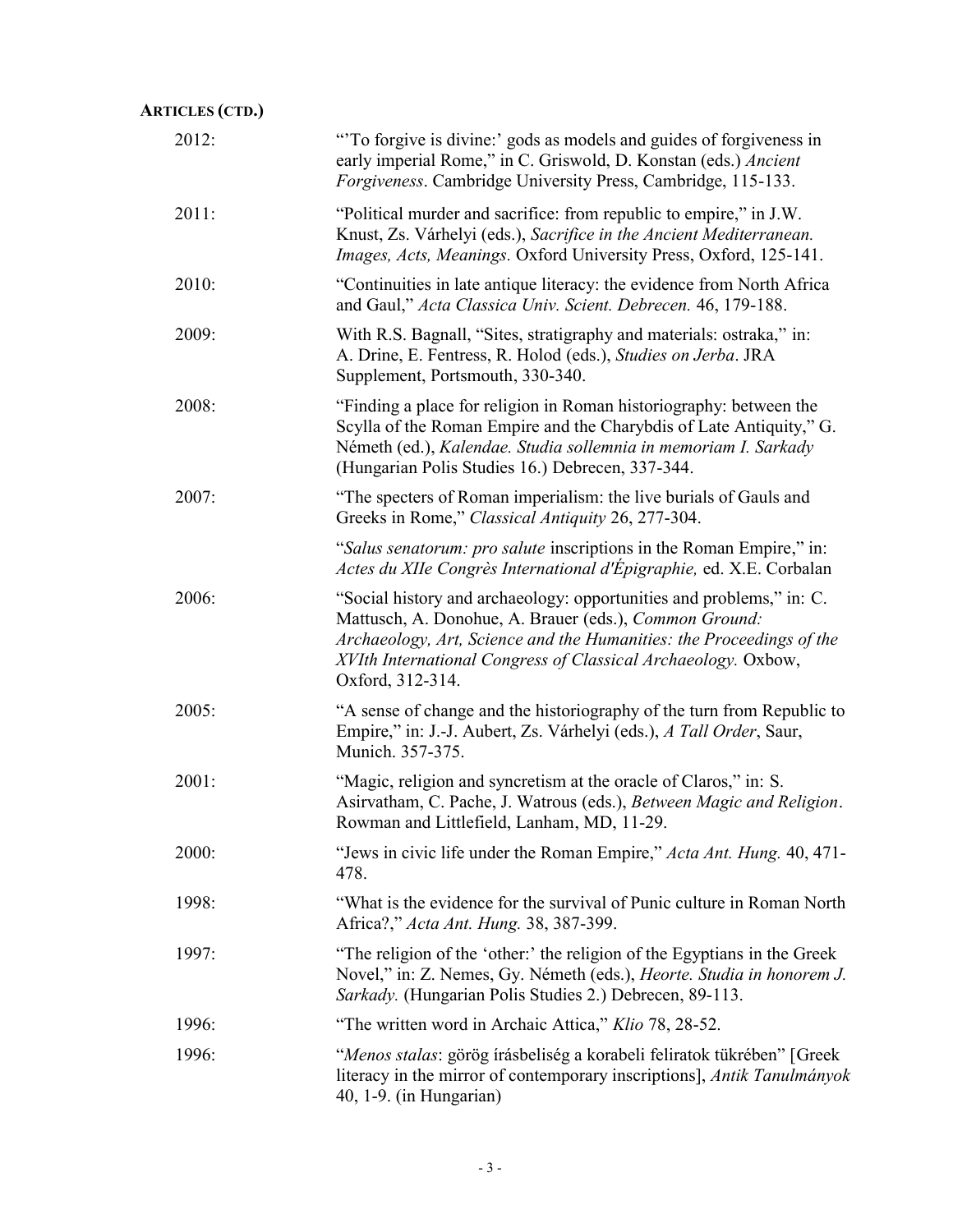# **ARTICLES (CTD.)**

| 1993: | "A görögök és a korai írásbeliség" [The Greeks and early literacy], Sic |
|-------|-------------------------------------------------------------------------|
|       | <i>itur ad astra</i> , 17-40. (in Hungarian)                            |

# **OTHER PUBLICATIONS AND BOOK REVIEWS**

| In press: | "Priests and priestesses, Roman," "Flamines," "Quindecemviri sacris<br>faciundis," "Septemviri epulones," "Sodales," Entries, Wiley-<br>Blackwell's Encyclopedia of Ancient History                                                                             |
|-----------|-----------------------------------------------------------------------------------------------------------------------------------------------------------------------------------------------------------------------------------------------------------------|
|           | Review of W.A. Johnson, Readers and Reading Culture in the High<br>Roman Empire: a Study of Elite Communities. Oxford: Oxford<br>University Press 2010. American Journal of Philology.                                                                          |
| 2010:     | Review of J.B. Rives, <i>Religion in the Roman Empire</i> . Malden,<br>Blackwell 2007. Phoenix 64: 200-202.                                                                                                                                                     |
| 2009:     | "Imperial cult, Roman." Entry, Oxford Encyclopedia of Ancient Greece<br>and Rome, ed. by Michael Gagarin et al., Oxford University Press                                                                                                                        |
|           | "Roman religion: Rome and Italy." Research report, Archiv für<br>Religionsgeschichte 11: 338-341.                                                                                                                                                               |
|           | Review of C. M. C. Green, Roman Religion and the Cult of Diana at<br>Aricia. Cambridge 2007. Book review, International Journal of the<br>Classical Tradition 16: 577-581.                                                                                      |
|           | Review of J. Bodel and S. M. Olyan (edd.), Household and Family<br>Religion in Antiquity. Malden: Blackwell 2008. New England Classical<br>Journal 36.3: 207-209.                                                                                               |
|           | (with Jennifer Knust) "What the Gods Demand: Blood Sacrifice in the<br>Ancient Mediterranean." Conference report, The Journal Henoch 31:<br>217-220.                                                                                                            |
| 2007:     | Review of D. Fishwick, The Imperial Cult in the Latin West. 3.1-3.4.<br>Leiden, Brill 2002. Book review, Phoenix 61, 380-382.                                                                                                                                   |
| 2006:     | Review of T. Murphy, Pliny the Elder's Natural History: The Empire in<br>the Encyclopedia. Oxford, Oxford UP 2004. Book review, Classical<br><b>Bulletin 82, 149-151.</b>                                                                                       |
| 2004:     | Review of R. Rollinger, Ch. Ulf (edd.), Geschlechterrollen und<br>Frauenbild in der Perspektive antiker Autoren. Innsbruck, Studien<br>Verlag 2000. Book review, International Journal of the Classical<br><i>Tradition</i> 9, 607-609.                         |
| 2003:     | Review of D. Frede, A. Laks (edd.), Traditions of theology. Studies in<br>Hellenistic theology, its background and aftermath. (Philosophia<br>Antiqua, 89.) Leiden, Brill 2001. Book review, Archiv für<br>Religionsgeschichte 5, 383-384.                      |
| 2003:     | Review of E. Bispham, C. Smith (edd.), Religion in archaic and<br>republican Rome and Italy: evidence and experience. (New<br>perspectives on the ancient world, 2.) Edinburgh, Edinburgh University<br>Press, 2000. Book review, Classical Review 53, 203-205. |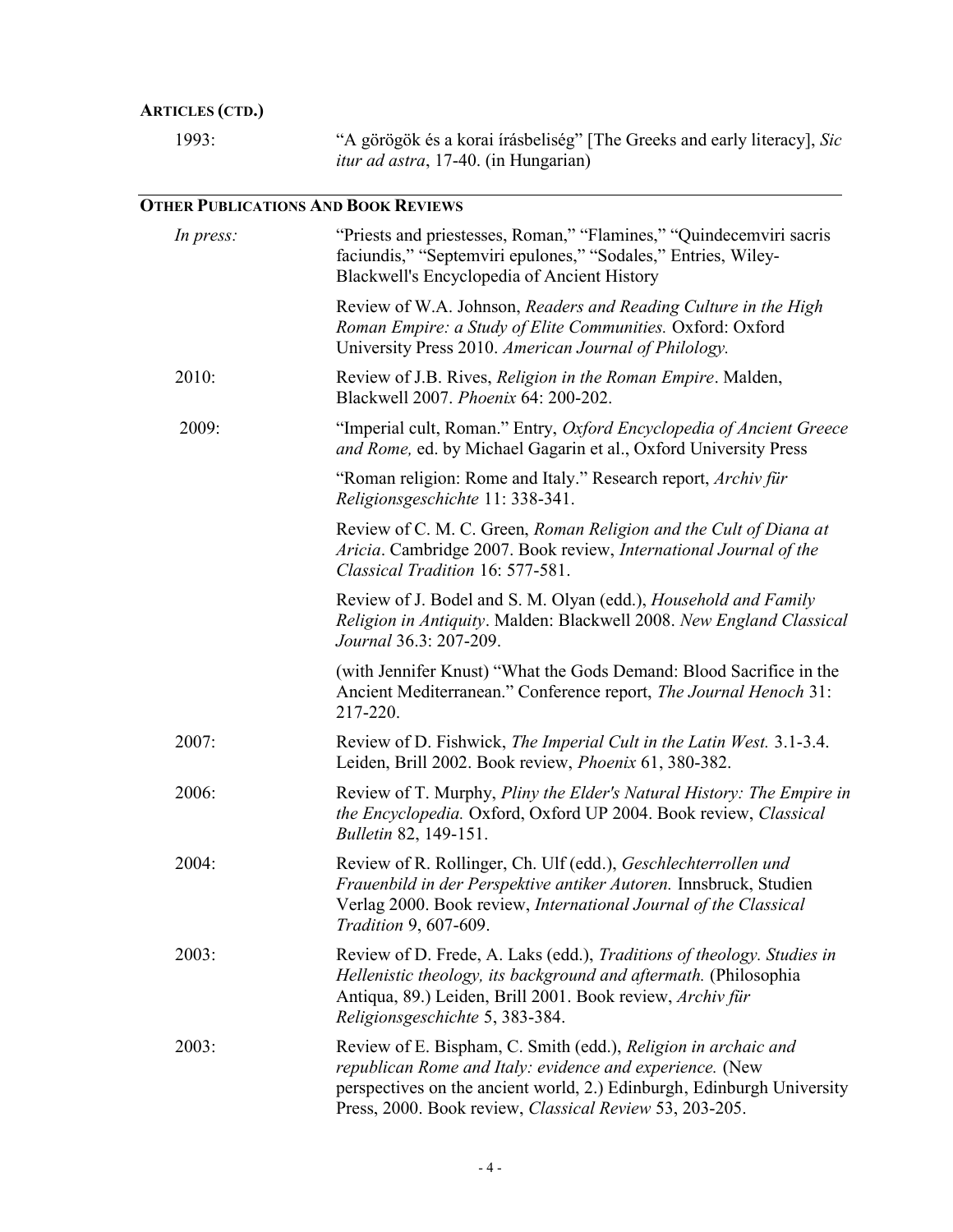## **OTHER PUBLICATIONS AND BOOK REVIEWS (CTD.)**

| 2003:         | Review of J. Rüpke, Die Religion der Römer. Eine Einführung.<br>Munich, Beck, 2001. Book review, Classical Review 53, 202-203.                                                                                  |
|---------------|-----------------------------------------------------------------------------------------------------------------------------------------------------------------------------------------------------------------|
| 1996:         | "Demetrios and the Athenian volunteers," in: Greek History:<br><i>Documents</i> , Gy. Németh (ed.), n.169. Hungarian translation of a fourth-<br>century inscription                                            |
| $1995 - 96$ : | Greek and Roman lexicon entries (in Hungarian) to <i>Magyar</i><br>Nagylexikon. Budapest.                                                                                                                       |
| 1994:         | Bibliography (in German), "Die wissenschaftliche Tätigkeit von Prof.<br>István Hahn" with E. Missura and Gy. Németh. Annales Univ. Sci.<br>Budapestiniensis de Rolando Eötvös Nom., Sect. Hist., XXVI, 271-291. |

### **PROFESSIONAL SERVICE**

| Member, Editorial Board, Archiv für Religionsgeschichte                                     |
|---------------------------------------------------------------------------------------------|
| Member, Editorial Board, Acta Classica Univ. Debreceniensis                                 |
| External reviewer: Blackwell, Cambridge University Press, NYU Press,<br>Classical Antiquity |
|                                                                                             |

## **CONFERENCES / COLLOQUIA ORGANIZED**

| November 2008:      | "What the gods demand: blood sacrifice in the ancient Mediterranean"<br>(with Jennifer Knust, BU, School of Theology)                                                                      |
|---------------------|--------------------------------------------------------------------------------------------------------------------------------------------------------------------------------------------|
| <b>August 2003:</b> | "Roman social history and archaeology: new models and material<br>evidence" (with David Hollander, Iowa State University)<br>XVIth International Congress of Classical Archaeology, Boston |
| $2002 -$            | Annual Roman Studies Conference, Boston University (co-organizer<br>with fellow Latinists in the Dept. of Classical Studies)                                                               |

## **PAPERS/PRESENTATIONS**

| September 2012: | "The meetings of priests: their religious, social and cultural<br>significance," Convention entitled "Sacerdos" by the Fondazione<br>Niccolo Canussio, Castello Canussio, Italy (invited)                                |
|-----------------|--------------------------------------------------------------------------------------------------------------------------------------------------------------------------------------------------------------------------|
| January 2012:   | "Women and sacrifice in the Roman Empire," Annual Meeting of the<br>American Philological Association, Philadelphia                                                                                                      |
| September 2011: | "Encountering divine charisma: gods, men and women in late<br>Republican and early imperial religion," Conference on Encountering<br>the Divine: Between Gods and Men in the Ancient World, University of<br>Reading, UK |
| May $2011$ :    | "Self-praise and self-talk in Roman politics," Psychology Workshop,<br>Columbia University                                                                                                                               |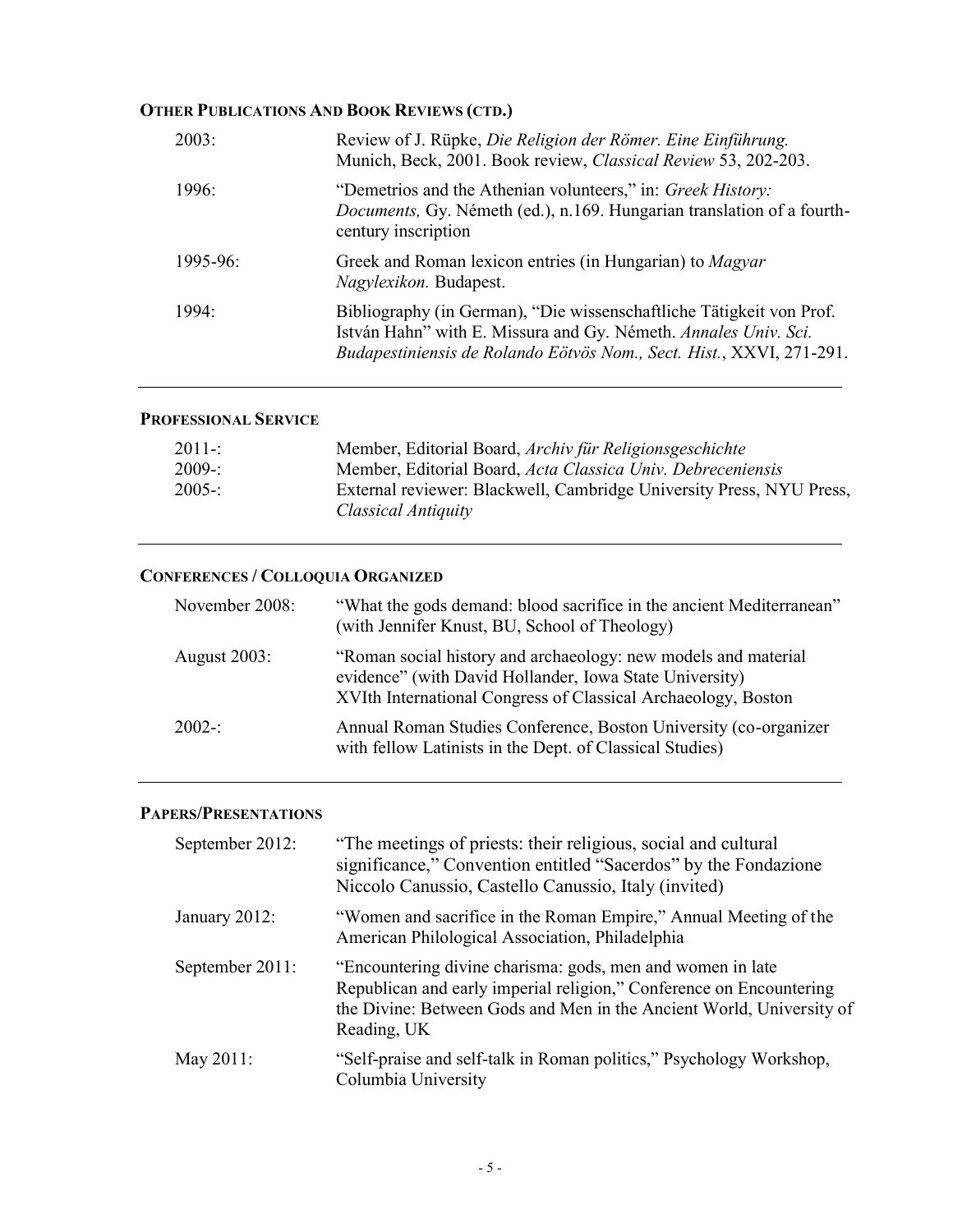# **PAPERS/PRESENTATIONS (CTD.)**

| January 2011:     | "Religiously sanctified murders and the transformation of religious<br>authority in the civil wars of the late Roman Republic," Annual<br>Meeting of the American Philological Association, San Antonio           |
|-------------------|-------------------------------------------------------------------------------------------------------------------------------------------------------------------------------------------------------------------|
| November 2010:    | "Doctrines' in traditional narratives and exemplary figures: rethinking<br>'belief' in Roman religion," Annual Meeting of the Society of Biblical<br>Literature, Atlanta                                          |
| October 2010:     | "Roman human sacrifice" A conversation between Arthur Eckstein and<br>Z. Várhelyi, Boston University, Boston                                                                                                      |
| June 2010:        | "Selfhood, power and religion among pagan elites." Conference on the<br>'Religious Dimensions of the Self in the Second Century CE,' Erfurt,<br>Germany (invited)                                                 |
| May 2010:         | "Through thick and thin: health and illness in the pagan religion and<br>philosophical communities of imperial Rome," Department of Ancient<br>History, ELTE, Budapest, Hungary                                   |
| January 2010:     | "The development of the worship of the <i>genius Augusti</i> in Italy in the<br>early Roman empire." Annual Meeting of the American Philological<br>Association, Anaheim, CA                                      |
| January 2010:     | "Personae, individuals and selves: what are we talking about when we<br>discuss ancient individuals?" With Thomas Habinek, Roundtable,<br>Annual Meeting of the American Philological Association, Anaheim,<br>CA |
| July 2009:        | "Power and religion in the 'pagan' Roman empire." Colloquium on<br>Material Culture and Ancient Religion 2009, Rome                                                                                               |
| <b>July 2009:</b> | "Morality and religion in pagan, Jewish and Christian characters in<br>recent cinematic visions of ancient Rome." International Meeting of the<br>Society of Biblical Literature, Rome                            |
| January 2009:     | "Sexual selves in play: homoerotic poetry in imperial Rome."<br>Annual Meeting of the American Philological Association,<br>Philadelphia                                                                          |
| November 2008:    | "The 'graffiti habit' in the early Roman Empire." Annual Meeting of<br>the Society of Biblical Literature, Boston                                                                                                 |
| October 2008:     | "Thinking like a Rhizome: The Impact of Deleuze and Guattari." Mind<br>and Matter Seminar, University of Southern California, Los Angeles                                                                         |
| January 2008:     | "Comparative mappings of (the study of) religion and of emotions in<br>the ancient world." Annual Meeting of the American Philological<br>Association, Chicago                                                    |
| November 2007:    | "Family values' in the first- and second-century Greek East of the<br>Roman Empire." Annual Meeting of the Society for Biblical Literature,<br>San Diego                                                          |
| July 2007:        | "Power and Religion in the 'pagan' Roman Empire." International<br>Annual Meeting of the Society for Biblical Literature, Vienna, Austria                                                                         |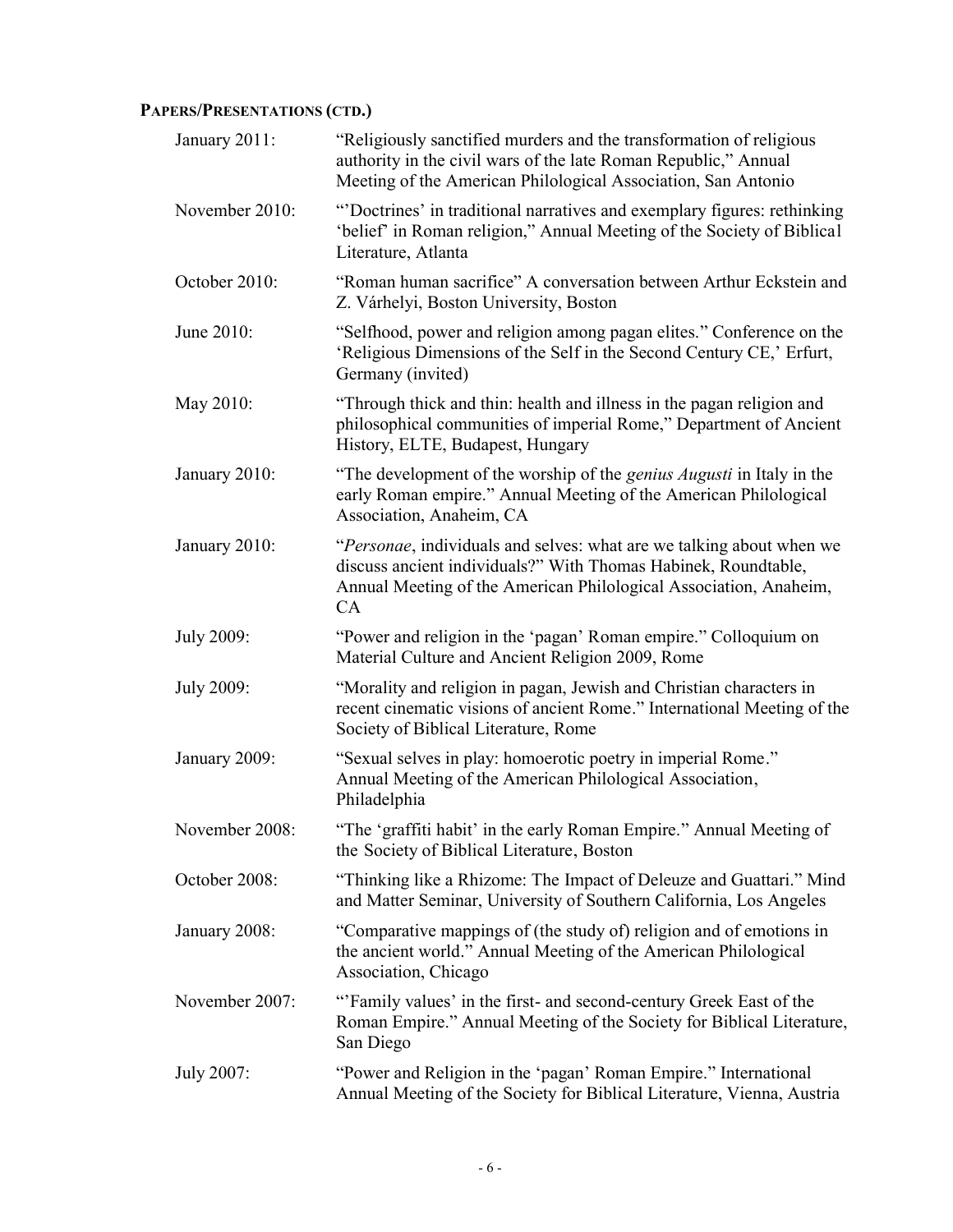# **PAPERS/PRESENTATIONS (CTD.)**

| April 2007:     | "The altars of the fortunate: senators, religion and power in the Roman<br>empire." Columbia University, Department of Classics, New York                                                     |
|-----------------|-----------------------------------------------------------------------------------------------------------------------------------------------------------------------------------------------|
| January 2007:   | "Finding the proper place for religion: between the Scylla of the Roman<br>Empire and the Charybdis of Late Antiquity?" Annual Meeting of the<br>American Philological Association, San Diego |
| November 2006:  | "Subverting narrative qualities in second-century retellings of 'pagan'<br>myths." Annual Meeting of the Society for Biblical Literature,<br>Washington D.C.                                  |
| May 2006:       | "The religion of Roman senators in the Empire: between power and<br>belief." 7 <sup>th</sup> International Conference of Hungarian Ancient Studies,<br>Debrecen, Hungary                      |
| March 2006:     | "Les ostraka de l'Antiquité tardive de l'Afrique du Nord: contexts<br>d'interprétation." Institut National du Patrimoine, Tunis                                                               |
| April 2005:     | "Religion and power in the early Empire." Boston Area Roman Studies<br>Conference                                                                                                             |
| January 2005:   | "Social mobility and the renewal of the Senate in the Roman Empire."<br>Annual Meeting of the American Philological Association, Boston                                                       |
| November 2004:  | "Elite community, prayer and healing in the Roman Empire." Annual<br>Meeting of the American Academy of Religion, San Antonio                                                                 |
| April 2004:     | "Aut Finis Aut Transitus: death, senatorial style, in the Roman Empire."<br>New England Ancient Historians' Colloquium, Bridgewater State<br>College                                          |
| January 2004:   | "Between public and private: elite dining and bathing in Late<br>Republican and Early Imperial Italy." Annual Meeting of the<br>Archaeological Institute of America, San Francisco            |
| August 2003:    | "Social history and archaeology: opportunities and problems." XVIth<br>International Congress of Classical Archaeology, Harvard University<br><b>Art Museums</b>                              |
| October 2002:   | "Roman prosopography and microhistory: convergences and<br>divergences." New England Historical Association, Fall Meeting,<br>Rhode Island College                                            |
| September 2002: | "The problem of dating change: the Stoic theory of incorporeal<br>transformations." Conference on "Redrawing the Boundaries," Yale                                                            |
| September 2002: | "Salus senatorum: pro salute inscriptions in the Roman Empire."<br>(poster) 12 <sup>th</sup> International Congress of Greek and Latin Epigraphy,<br>Barcelona, Spain                         |
| January 2002:   | "The oikos recalled: the classical family in the Second Sophistic."<br>Annual Meeting of the American Philological Association, Philadelphia                                                  |
| February 2001:  | "Revenge and forgiveness, gods and emperors in the Roman Empire."<br>Conference at the Center for the Ancient Mediterranean, Columbia<br>University                                           |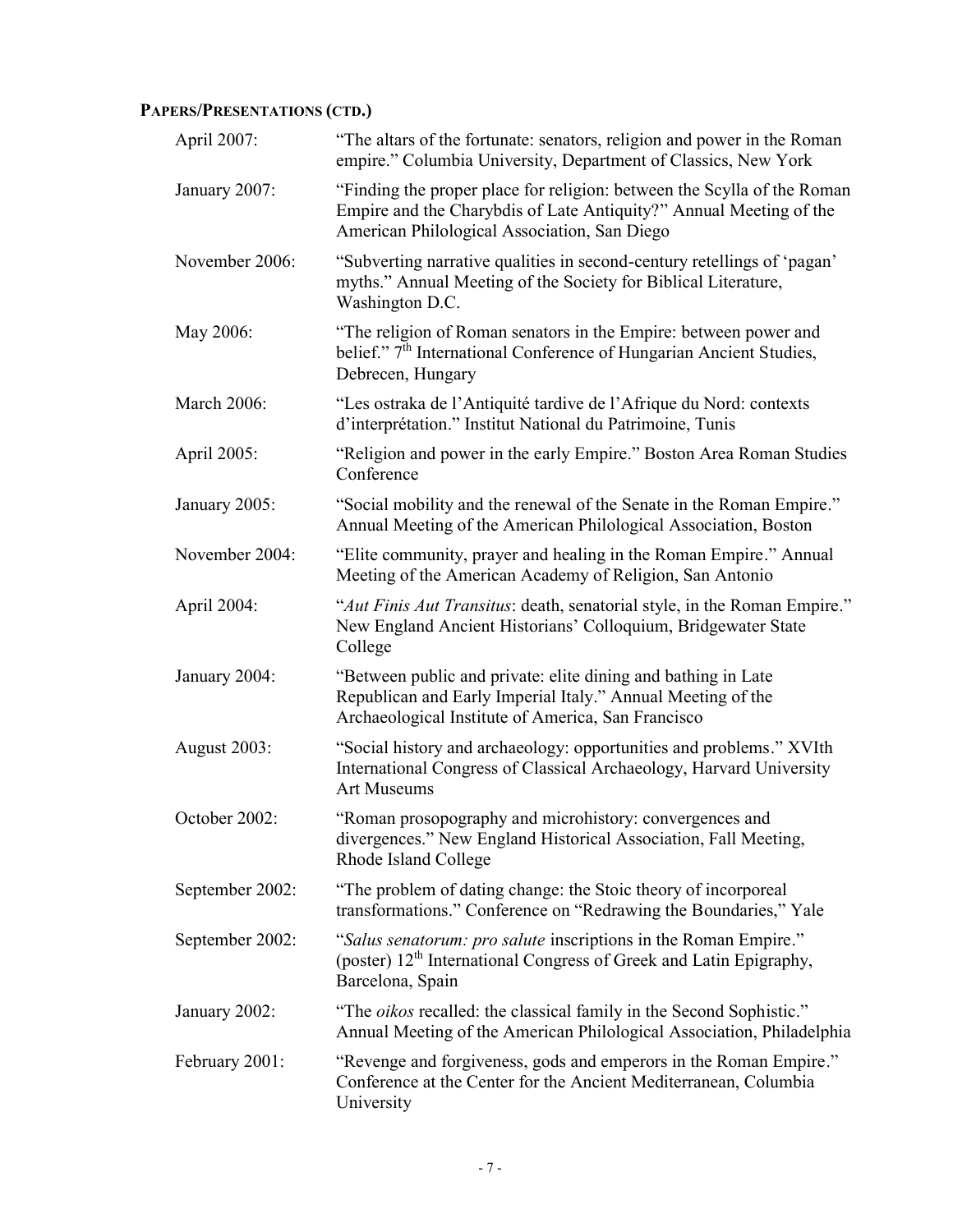#### **PAPERS/PRESENTATIONS (CTD.)**

| May 1999:      | "Jews in civic life under the Empire." Annual Meeting of the<br>Association of Ancient Historians, Columbia University                                                                                                                |
|----------------|---------------------------------------------------------------------------------------------------------------------------------------------------------------------------------------------------------------------------------------|
| November 1998: | "The oracle of Claros and hymns in Imperial Asia Minor." Conference<br>on "Between Magic and Religion in the Ancient and Medieval World,"<br><b>Harvard University</b>                                                                |
| October 1998:  | "Ethnic markers in the religion of the Roman Empire: foreign cults and<br>their personnel." Graduate Conference on "Multiplying Ethnicities:<br>Perspectives on Self and Other in the Greek and Roman Worlds,"<br>Columbia University |
| March 1998:    | "What good can be found in Pandora's box? Electronic resources at<br>Butler Library." Seminar at the Electronic Resources Center, Columbia<br>University                                                                              |
| May 1997:      | "The live burial of Gauls and Greeks at Rome." Annual Meeting of the<br>Association of Ancient Historians, Trinity University                                                                                                         |
| February 1995: | "Menos stalas: görög írásbeliség a korabeli feliratok tükrében." [Greek]<br>literacy in the mirror of contemporary inscriptions] (in Hungarian)<br>Society for Ancient Studies, Budapest                                              |

#### **INTERNATIONAL RESEARCH PROJECT**

2004-2008: Study, publication and preservation of ostraka from Gigthis (Bu Grara), Tunisia in association with Roger S. Bagnall (Columbia University) and Ali Drine (Institut National du Patrimoine, Tunisia)

#### **COURSES TAUGHT**

*Boston University*, Boston (2001-) *Lecture courses* Roman civilization Roman history Greek and Roman religion The Roman Empire Public virtues and private vices in the Roman Empire

*Seminars (undergraduate)*

Intermediate Latin Readings in Latin prose: Cicero's *Somnium Scipionis* and Pliny's *Letters* Latin seminar: Seneca's *Moral Epistles* and *On Clemency* Latin seminar: Tacitus Latin seminar: Petronius' *Satyrica* Advanced Latin seminar: Apuleius' *Metamorphoses* Advanced Latin seminar: Suetonius' *Lives of emperors*

*Seminars (graduate)*

History of the Roman Empire Ancient selfhood: readings in Latin epistolography and biography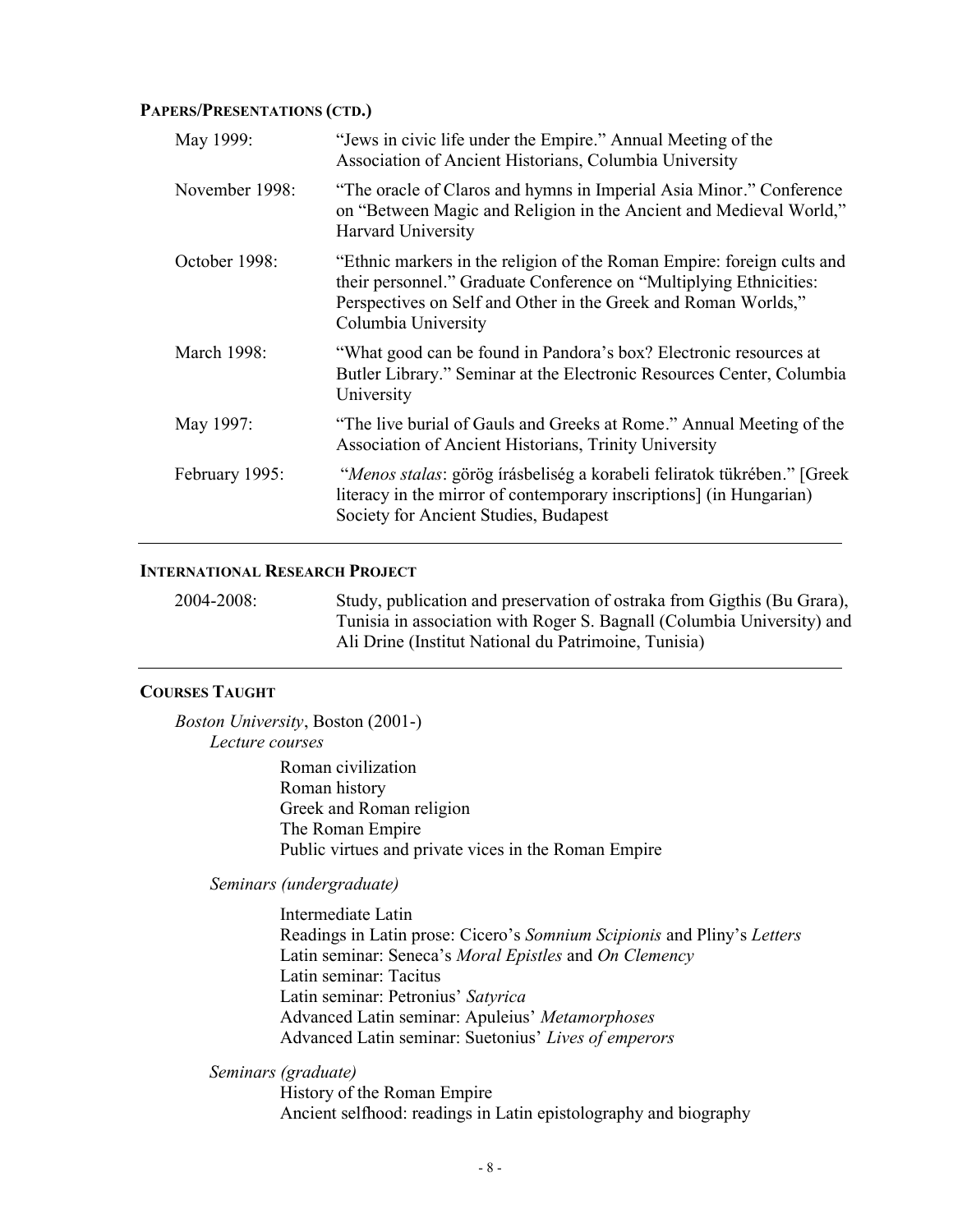### **COURSES TAUGHT (CTD.)**

*Pro-seminar presentations (graduate)* Early Greek literacy Latin epigraphy Tacitus The scholarly publication process

*Columbia University*, New York (2007)

Latin paleography (co-taught with Roger Bagnall and Rodney Ast)

*Pázmány Péter University,* Piliscsaba, Hungary (1995-1996)

Reading Homer as historical evidence Introduction into Greek history Asia Minor from Alexander to Constantine

### **AWARDS AND GRANTS**

| 2011:      | "Psychology for Ancient and Mediaeval Historians" workshop funded<br>by the Andrew W. Mellon Foundation, Center for the Ancient<br>Mediterranean at Columbia University                                                                                                                                                                                                                                                                                                                                                                                                                                         |  |
|------------|-----------------------------------------------------------------------------------------------------------------------------------------------------------------------------------------------------------------------------------------------------------------------------------------------------------------------------------------------------------------------------------------------------------------------------------------------------------------------------------------------------------------------------------------------------------------------------------------------------------------|--|
| 2010:      | Marion and Jasper Whiting Foundation Fellowship for research trip in<br>Israel and Jordan.                                                                                                                                                                                                                                                                                                                                                                                                                                                                                                                      |  |
| 2009:      | Grants for conference: "What the gods demand: blood sacrifice in the<br>ancient Mediterranean" (with Jennifer Knust, BU, School of Theology)<br>from Boston University, College of Arts and Sciences; Humanities<br>Foundation; Departments of Classical Studies and Religion; School of<br>Theology, Brown Lecture Series and Alumni Relations Office; Center<br>for Philosophy and History of Science; The Elie Wiesel Center for<br>Judaic Studies; The William Goodwin Aurelio Endowment; The<br>Program in Scripture and the Literary Arts; American Academy of<br>Religion, New-England Maritimes Region. |  |
| 2003-2004: | Junior Fellow: Humanities Foundation, Boston University                                                                                                                                                                                                                                                                                                                                                                                                                                                                                                                                                         |  |
| 2000-2001: | Dissertation Fellow: Whiting Dissertation Fellowship, Columbia<br>University                                                                                                                                                                                                                                                                                                                                                                                                                                                                                                                                    |  |
| 1998:      | Fellowship to attend the Summer Program in Archaeology:<br>The American Academy in Rome and the David and Lucile Packard<br>Foundation                                                                                                                                                                                                                                                                                                                                                                                                                                                                          |  |
| 1997-2000: | President's Fellow: Columbia University                                                                                                                                                                                                                                                                                                                                                                                                                                                                                                                                                                         |  |
| 1996-1997: | Morton Smith Fellow: Columbia University                                                                                                                                                                                                                                                                                                                                                                                                                                                                                                                                                                        |  |
| 1996-1997: | Pre-doctoral Fellow: Deutsche Akademische Austauschdienst<br>University of Heidelberg (Prof. Géza Alföldy, July 1997);<br>Ludwig Maximilian University of Munich (Prof. Christian Meier, June-<br>July 1996)                                                                                                                                                                                                                                                                                                                                                                                                    |  |
| 1993-1994: | Tempus scholar: University of Heidelberg                                                                                                                                                                                                                                                                                                                                                                                                                                                                                                                                                                        |  |